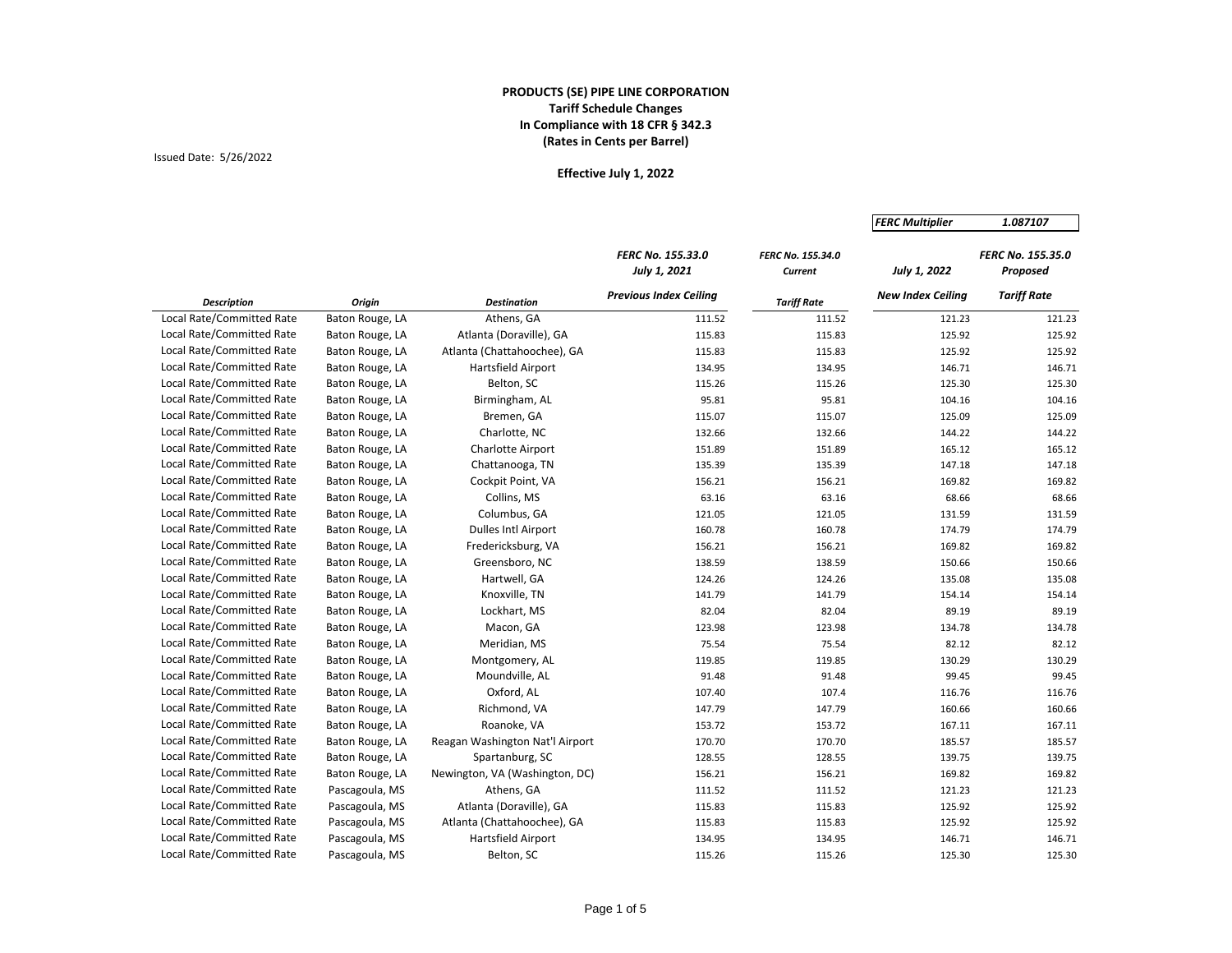# Issued Date: 5/26/2022

|                           |                |                                 |                                          |                              | <b>FERC Multiplier</b>   | 1.087107                      |
|---------------------------|----------------|---------------------------------|------------------------------------------|------------------------------|--------------------------|-------------------------------|
|                           |                |                                 | <b>FERC No. 155.33.0</b><br>July 1, 2021 | FERC No. 155.34.0<br>Current | July 1, 2022             | FERC No. 155.35.0<br>Proposed |
| <b>Description</b>        | Origin         | <b>Destination</b>              | <b>Previous Index Ceiling</b>            | <b>Tariff Rate</b>           | <b>New Index Ceiling</b> | <b>Tariff Rate</b>            |
| Local Rate/Committed Rate | Pascagoula, MS | Birmingham, AL                  | 95.81                                    | 95.81                        | 104.16                   | 104.16                        |
| Local Rate/Committed Rate | Pascagoula, MS | Bremen, GA                      | 115.07                                   | 115.07                       | 125.09                   | 125.09                        |
| Local Rate/Committed Rate | Pascagoula, MS | Charlotte, NC                   | 132.66                                   | 132.66                       | 144.22                   | 144.22                        |
| Local Rate/Committed Rate | Pascagoula, MS | <b>Charlotte Airport</b>        | 151.89                                   | 151.89                       | 165.12                   | 165.12                        |
| Local Rate/Committed Rate | Pascagoula, MS | Chattanooga, TN                 | 135.39                                   | 135.39                       | 147.18                   | 147.18                        |
| Local Rate/Committed Rate | Pascagoula, MS | Cockpit Point, VA               | 156.21                                   | 156.21                       | 169.82                   | 169.82                        |
| Local Rate/Committed Rate | Pascagoula, MS | Collins, MS                     | 64.17                                    | 64.17                        | 69.76                    | 69.76                         |
| Local Rate/Committed Rate | Pascagoula, MS | Columbus, GA                    | 121.05                                   | 121.05                       | 131.59                   | 131.59                        |
| Local Rate/Committed Rate | Pascagoula, MS | <b>Dulles Intl Airport</b>      | 160.78                                   | 160.78                       | 174.79                   | 174.79                        |
| Local Rate/Committed Rate | Pascagoula, MS | Fredericksburg, VA              | 156.21                                   | 156.21                       | 169.82                   | 169.82                        |
| Local Rate/Committed Rate | Pascagoula, MS | Greensboro, NC                  | 138.59                                   | 138.59                       | 150.66                   | 150.66                        |
| Local Rate/Committed Rate | Pascagoula, MS | Hartwell, GA                    | 124.26                                   | 124.26                       | 135.08                   | 135.08                        |
| Local Rate/Committed Rate | Pascagoula, MS | Kola, MS                        | 64.17                                    | 64.17                        | 69.76                    | 69.76                         |
| Local Rate/Committed Rate | Pascagoula, MS | Knoxville, TN                   | 141.79                                   | 141.79                       | 154.14                   | 154.14                        |
| Local Rate/Committed Rate | Pascagoula, MS | Lockhart, MS                    | 82.04                                    | 82.04                        | 89.19                    | 89.19                         |
| Local Rate/Committed Rate | Pascagoula, MS | Macon, GA                       | 123.98                                   | 123.98                       | 134.78                   | 134.78                        |
| Local Rate/Committed Rate | Pascagoula, MS | Meridian, MS                    | 75.54                                    | 75.54                        | 82.12                    | 82.12                         |
| Local Rate/Committed Rate | Pascagoula, MS | Montgomery, AL                  | 119.85                                   | 119.85                       | 130.29                   | 130.29                        |
| Local Rate/Committed Rate | Pascagoula, MS | Moundville, AL                  | 91.48                                    | 91.48                        | 99.45                    | 99.45                         |
| Local Rate/Committed Rate | Pascagoula, MS | Oxford, AL                      | 107.40                                   | 107.40                       | 116.76                   | 116.76                        |
| Local Rate/Committed Rate | Pascagoula, MS | Richmond, VA                    | 147.79                                   | 147.79                       | 160.66                   | 160.66                        |
| Local Rate/Committed Rate | Pascagoula, MS | Roanoke, VA                     | 153.72                                   | 153.72                       | 167.11                   | 167.11                        |
| Local Rate/Committed Rate | Pascagoula, MS | Reagan Washington Nat'l Airport | 170.70                                   | 170.70                       | 185.57                   | 185.57                        |
| Local Rate/Committed Rate | Pascagoula, MS | Spartanburg, SC                 | 128.55                                   | 128.55                       | 139.75                   | 139.75                        |
| Local Rate/Committed Rate | Pascagoula, MS | Newington, VA (Washington, DC)  | 156.21                                   | 156.21                       | 169.82                   | 169.82                        |
| Local Rate/Committed Rate | Collins, MS    | Athens, GA                      | 97.71                                    | 97.71                        | 106.22                   | 106.22                        |
| Local Rate/Committed Rate | Collins, MS    | Atlanta (Doraville), GA         | 102.01                                   | 102.01                       | 110.90                   | 110.90                        |
| Local Rate/Committed Rate | Collins, MS    | Atlanta (Chattahoochee), GA     | 102.01                                   | 102.01                       | 110.90                   | 110.90                        |
| Local Rate/Committed Rate | Collins, MS    | Hartsfield Airport              | 122.21                                   | 122.21                       | 132.86                   | 132.86                        |
| Local Rate/Committed Rate | Collins, MS    | Belton, SC                      | 101.49                                   | 101.49                       | 110.33                   | 110.33                        |
| Local Rate/Committed Rate | Collins, MS    | Birmingham, AL                  | 82.07                                    | 82.07                        | 89.22                    | 89.22                         |
| Local Rate/Committed Rate | Collins, MS    | Bremen, GA                      | 101.26                                   | 101.26                       | 110.08                   | 110.08                        |
| Local Rate/Committed Rate | Collins, MS    | Charlotte, NC                   | 118.89                                   | 118.89                       | 129.25                   | 129.25                        |
| Local Rate/Committed Rate | Collins, MS    | Charlotte Airport               | 138.82                                   | 138.82                       | 150.91                   | 150.91                        |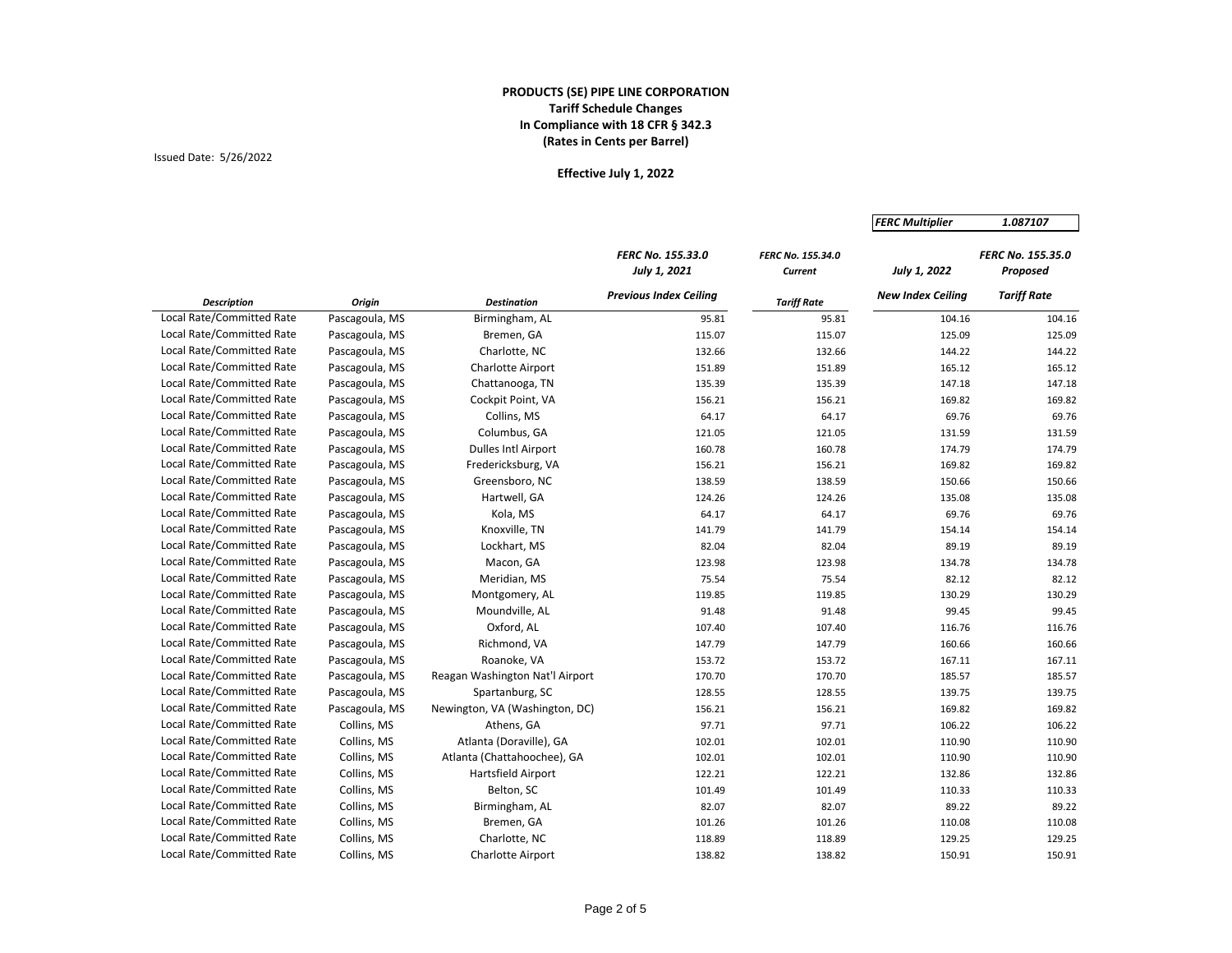# Issued Date: 5/26/2022

|                                  |                       |                                 |                                          |                              | <b>FERC Multiplier</b>   | 1.087107                      |
|----------------------------------|-----------------------|---------------------------------|------------------------------------------|------------------------------|--------------------------|-------------------------------|
|                                  |                       |                                 | <b>FERC No. 155.33.0</b><br>July 1, 2021 | FERC No. 155.34.0<br>Current | July 1, 2022             | FERC No. 155.35.0<br>Proposed |
| <b>Description</b>               | Origin                | <b>Destination</b>              | <b>Previous Index Ceiling</b>            | <b>Tariff Rate</b>           | <b>New Index Ceiling</b> | <b>Tariff Rate</b>            |
| <b>Local Rate/Committed Rate</b> | Collins, MS           | Chattanooga, TN                 | 121.60                                   | 121.60                       | 132.19                   | 132.19                        |
| Local Rate/Committed Rate        | Collins, MS           | Cockpit Point, VA               | 142.43                                   | 142.43                       | 154.84                   | 154.84                        |
| Local Rate/Committed Rate        | Collins, MS           | Columbus, GA                    | 107.17                                   | 107.17                       | 116.51                   | 116.51                        |
| Local Rate/Committed Rate        | Collins, MS           | <b>Dulles Intl Airport</b>      | 147.53                                   | 147.53                       | 160.38                   | 160.38                        |
| Local Rate/Committed Rate        | Collins, MS           | Fredericksburg, VA              | 142.43                                   | 142.43                       | 154.84                   | 154.84                        |
| Local Rate/Committed Rate        | Collins, MS           | Greensboro, NC                  | 124.83                                   | 124.83                       | 135.70                   | 135.70                        |
| Local Rate/Committed Rate        | Collins, MS           | Hartwell, GA                    | 110.48                                   | 110.48                       | 120.10                   | 120.10                        |
| Local Rate/Committed Rate        | Collins, MS           | Knoxville, TN                   | 127.97                                   | 127.97                       | 139.12                   | 139.12                        |
| Local Rate/Committed Rate        | Collins, MS           | Lockhart, MS                    | 68.19                                    | 68.19                        | 74.13                    | 74.13                         |
| Local Rate/Committed Rate        | Collins, MS           | Macon, GA                       | 110.17                                   | 110.17                       | 119.77                   | 119.77                        |
| Local Rate/Committed Rate        | Collins, MS           | Meridian, MS                    | 61.73                                    | 61.73                        | 67.11                    | 67.11                         |
| Local Rate/Committed Rate        | Collins, MS           | Montgomery, AL                  | 106.08                                   | 106.08                       | 115.32                   | 115.32                        |
| Local Rate/Committed Rate        | Collins, MS           | Moundville, AL                  | 77.69                                    | 77.69                        | 84.46                    | 84.46                         |
| Local Rate/Committed Rate        | Collins, MS           | Oxford, AL                      | 92.77                                    | 92.77                        | 100.85                   | 100.85                        |
| Local Rate/Committed Rate        | Collins, MS           | Richmond, VA                    | 134.02                                   | 134.02                       | 145.69                   | 145.69                        |
| Local Rate/Committed Rate        | Collins, MS           | Roanoke, VA                     | 139.91                                   | 139.91                       | 152.10                   | 152.10                        |
| Local Rate/Committed Rate        | Collins, MS           | Reagan Washington Nat'l Airport | 157.48                                   | 157.48                       | 171.20                   | 171.20                        |
| Local Rate/Committed Rate        | Collins, MS           | Spartanburg, SC                 | 114.77                                   | 114.77                       | 124.77                   | 124.77                        |
| Local Rate/Committed Rate        | Collins, MS           | Newington, VA (Washington, DC)  | 142.43                                   | 142.43                       | 154.84                   | 154.84                        |
| Proportional Rate                | Helena, AL (CPL)      | Montgomery, AL                  | 72.10                                    | 72.10                        | 78.38                    | 78.38                         |
| <b>Proportional Rate</b>         | Baton Rouge, LA (MPL) | Atlanta, GA                     | 106.13                                   | 106.13                       | 115.37                   | 115.37                        |
| <b>Proportional Rate</b>         | Baton Rouge, LA (MPL) | Belton, SC                      | 108.61                                   | 108.61                       | 118.07                   | 118.07                        |
| <b>Proportional Rate</b>         | Baton Rouge, LA (MPL) | Birmingham, AL                  | 85.57                                    | 85.57                        | 93.02                    | 93.02                         |
| <b>Proportional Rate</b>         | Baton Rouge, LA (MPL) | Charlotte, NC                   | 121.98                                   | 121.98                       | 132.61                   | 132.61                        |
| <b>Proportional Rate</b>         | Baton Rouge, LA (MPL) | Greensboro, NC                  | 126.99                                   | 126.99                       | 138.05                   | 138.05                        |
| <b>Proportional Rate</b>         | Baton Rouge, LA (MPL) | Macon, GA                       | 112.38                                   | 112.38                       | 122.17                   | 122.17                        |
| <b>Proportional Rate</b>         | Baton Rouge, LA       | Greensboro, NC (airport)        | 106.02                                   | 106.02                       | 115.26                   | 115.26                        |
| <b>Proportional Rate</b>         | Pascagoula, MS        | Greensboro, NC (airport)        | 106.02                                   | 106.02                       | 115.26                   | 115.26                        |
| <b>Proportional Rate</b>         | Collins, MS           | Greensboro, NC (airport)        | 91.91                                    | 91.91                        | 99.92                    | 99.92                         |
| <b>Incentive Rate</b>            | Baton Rouge, LA       | Hartsfield Airport              | 134.95                                   | 126.06                       | 146.71                   | 137.04                        |
| <b>Incentive Rate</b>            | Pascagoula, MS        | Hartsfield Airport              | 134.95                                   | 126.06                       | 146.71                   | 137.04                        |
| <b>Incentive Rate</b>            | Collins, MS           | Hartsfield Airport              | 122.21                                   | 113.11                       | 132.86                   | 122.96                        |
| <b>Incentive Rate</b>            | Baton Rouge, LA       | <b>Charlotte Airport</b>        | 151.89                                   | 102.45                       | 165.12                   | 111.37                        |
| Incentive Rate                   | Pascagoula, MS        | <b>Charlotte Airport</b>        | 151.89                                   | 102.45                       | 165.12                   | 111.37                        |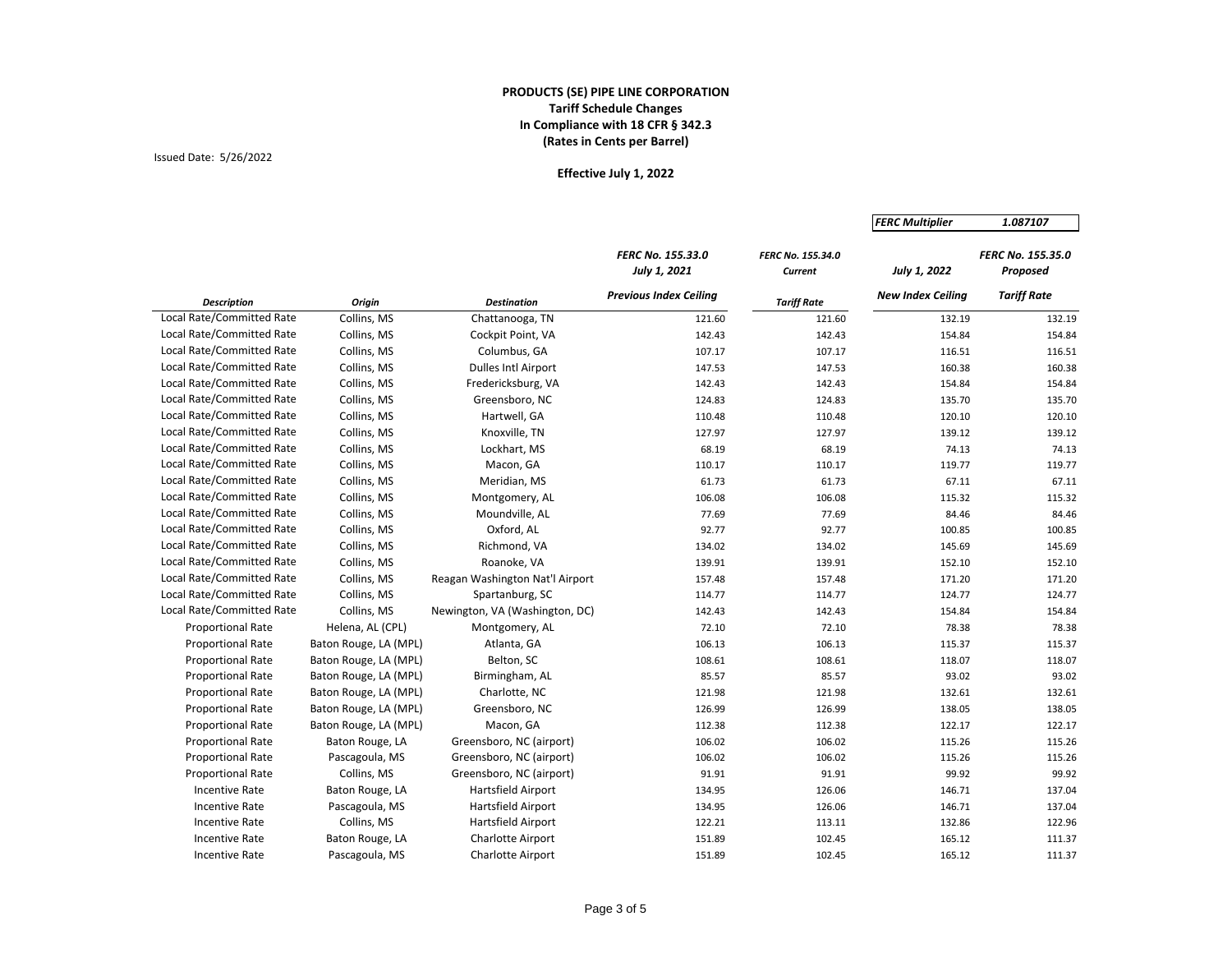# Issued Date: 5/26/2022

|                                  |                 |                                 |                                          |                                     | <b>FERC Multiplier</b>   | 1.087107                             |
|----------------------------------|-----------------|---------------------------------|------------------------------------------|-------------------------------------|--------------------------|--------------------------------------|
|                                  |                 |                                 | <b>FERC No. 155.33.0</b><br>July 1, 2021 | <b>FERC No. 155.34.0</b><br>Current | July 1, 2022             | <b>FERC No. 155.35.0</b><br>Proposed |
| <b>Description</b>               | Origin          | <b>Destination</b>              | <b>Previous Index Ceiling</b>            | <b>Tariff Rate</b>                  | <b>New Index Ceiling</b> | <b>Tariff Rate</b>                   |
| Incentive Rate                   | Collins, MS     | Charlotte Airport               | 138.82                                   | 90.50                               | 150.91                   | 98.38                                |
| <b>Incentive Rate</b>            | Baton Rouge, LA | Dulles Intl Airport             | 160.78                                   | 152.35                              | 174.79                   | 165.62                               |
| <b>Incentive Rate</b>            | Pascagoula, MS  | Dulles Intl Airport             | 160.78                                   | 152.35                              | 174.79                   | 165.62                               |
| Incentive Rate                   | Collins, MS     | Dulles Intl Airport             | 147.53                                   | 138.87                              | 160.38                   | 150.97                               |
| <b>Incentive Rate</b>            | Baton Rouge, LA | Reagan Washington Nat'l Airport | 170.70                                   | 162.42                              | 185.57                   | 176.57                               |
| <b>Incentive Rate</b>            | Pascagoula, MS  | Reagan Washington Nat'l Airport | 170.70                                   | 162.42                              | 185.57                   | 176.57                               |
| Incentive Rate                   | Collins, MS     | Reagan Washington Nat'l Airport | 157.48                                   | 148.94                              | 171.20                   | 161.91                               |
| <b>Additional Incentive Rate</b> | Baton Rouge, LA | <b>Hartsfield Airport</b>       | 134.95                                   | 101.06                              | 146.71                   | 112.04                               |
| <b>Additional Incentive Rate</b> | Pascagoula, MS  | <b>Hartsfield Airport</b>       | 134.95                                   | 101.06                              | 146.71                   | 112.04                               |
| <b>Additional Incentive Rate</b> | Collins, MS     | Hartsfield Airport              | 122.21                                   | 88.11                               | 132.86                   | 97.96                                |